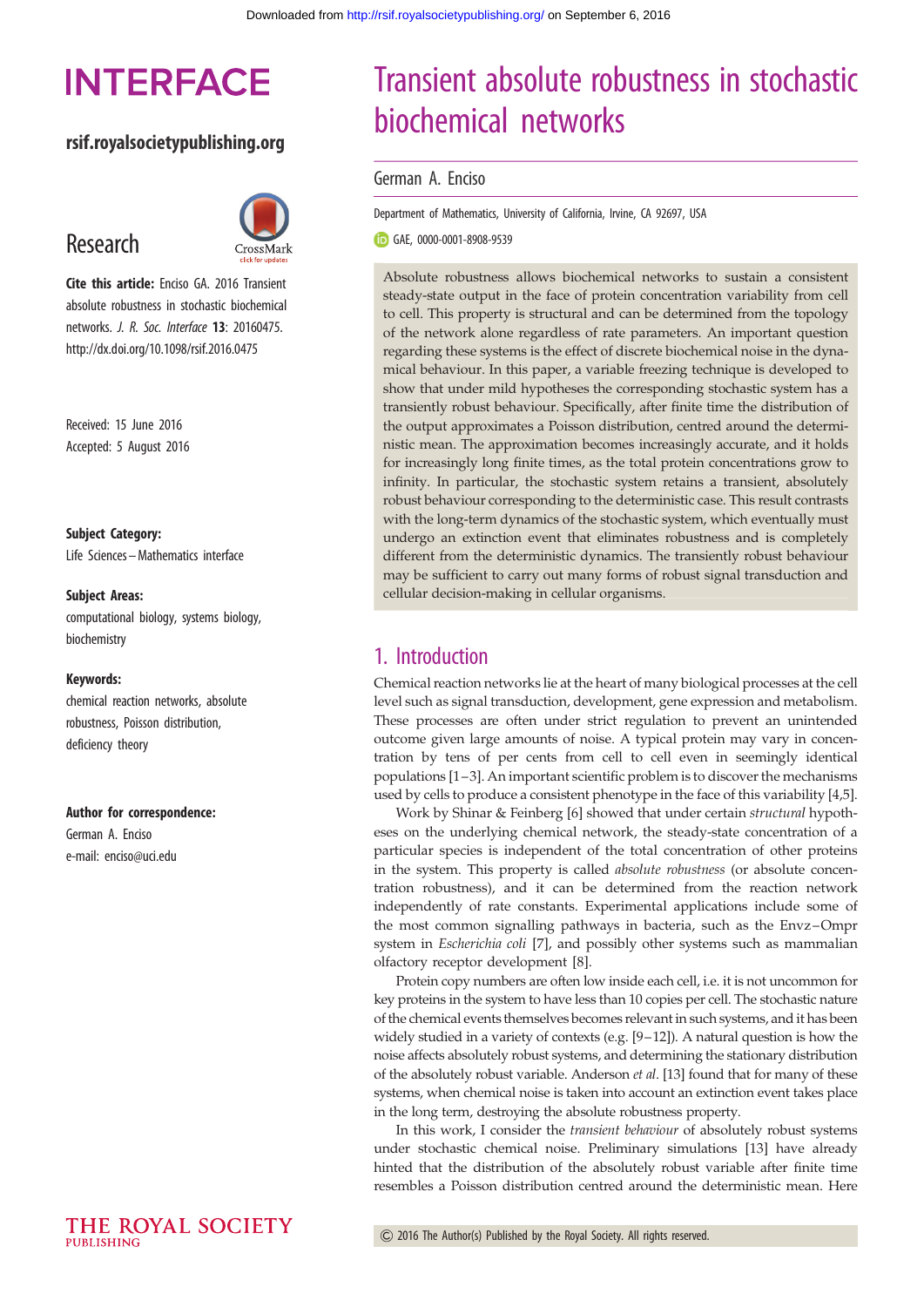<span id="page-1-0"></span>

Figure 1. (a) The reactions of the so-called toy model of absolute robustness. (b) Steady states of the toy model for different total protein concentrations N. (c) Poisson distribution (red dotted), and histogram of Gillespie simulations for this model with  $k_1 = 1$ ,  $k_2 = 10$  (green) and different values of N. (d) Extinction times for multiple Gillespie simulations using different values of N and initial condition  $A = 0$ . (Online version in colour.)

this result will be mathematically demonstrated for a large class of systems, effectively establishing a stochastic counterpart to the work by Shinar & Feinberg. Most cellular signalling and decision-making processes take place under a limited timeframe, so that a transient distribution will often form the basis for these decisions when the final distribution takes a long time to be reached.

The concept of absolute robustness, as well as the relevant stochastic effects, can be best explained through a simple example. Consider the chemical reaction

$$
A + B \xrightarrow{k_1} 2B \quad \text{and} \quad B \xrightarrow{k_2} A,\tag{1.1}
$$

which is described using the system of differential equations

$$
A' = -k_1 AB + k_2 B
$$
 and  $B' = k_1 AB - k_2 B$ . (1.2)

These reactions satisfy the mass conservation equation  $A + B = N$ , that is, the total protein amount N is conserved. In this way,  $A$  and  $B$  can be thought of as different forms of the same protein. At steady state, it holds that  $k_2B = k_1AB$ , and assuming  $B \neq 0$ , it follows that  $A = k_2/k_1$ . Thus at steady state, A is independent of the total concentration N of the protein, a surprising result that does not hold for most reaction networks (figure 1b). This property is called the absolute robustness of A in this system. At steady state, the protein  $B = N - A$  acts as a buffer and absorbs the excess protein. (We assume here that  $N \geq k_2/k_1$ , otherwise  $B = 0$  and the argument above breaks down.)

Gillespie simulations of this system [\[14](#page-10-0)] appear to show that its stochastic behaviour is analogous to that of the deterministic network. In figure 1c, this system was modelled for  $t = 10$  and the distribution of A was plotted for two different total protein concentrations, choosing rate parameters so that  $k_2/k_1 = 10$ . In both cases, the distribution approximates a Poisson distribution with  $\lambda = 10$ .

#### 1.1. Two-component signalling

The behaviour observed above would be noteworthy but not particularly important if it was only true for that toy model. However, it also holds in larger generality for a family of networks, including a so-called two-component system of great importance in bacterial signalling [[15](#page-10-0) –[20\]](#page-10-0). Two-component systems typically consist of a sensory protein X that interacts with a regulatory protein Y. For instance, the EnvZ-OmpR system in E. coli regulates osmolarity, which can cause a damaging influx of water across the cell membrane if not properly controlled.

The EnvZ–OmpR osmoregulatory system has been well characterized and can be described as follows [\(figure 2](#page-2-0)a). EnvZ has a cytoplasmic osmosensory domain, and it phosphorylates OmpR through a histidine kinase domain. Phosphorylation activates OmpR, which forms a dimer and regulates the transcription of outer membrane porin proteins OmpC and OmpF. These two proteins form pores of two different sizes that regulate the passage of nutrients and other molecules through the cell membrane. Under low osmolarity conditions, the concentration of active OmpR is low, which leads to the expression of OmpF through OmpR binding to high affinity OmpF promoter sites. When osmolarity is high, active OmpR is in high concentration, leading to OmpC expression through OmpR binding to low affinity OmpC promoter sites, and also resulting in OmpF suppression through binding of OmpR to low affinity, OmpF inhibitory sites. In this way, low and high osmolarities lead to OmpF and OmpC expression, respectively.

Importantly, EnvZ not only phosphorylates OmpR, but it can also dephosphorylate it through a separate phosphatase domain [[21\]](#page-10-0). Intuitively, one could think that if total EnvZ concentration were increased, then phosphorylated OmpR concentration might not dramatically change. This is because more EnvZ would more rapidly phosphorylate, but also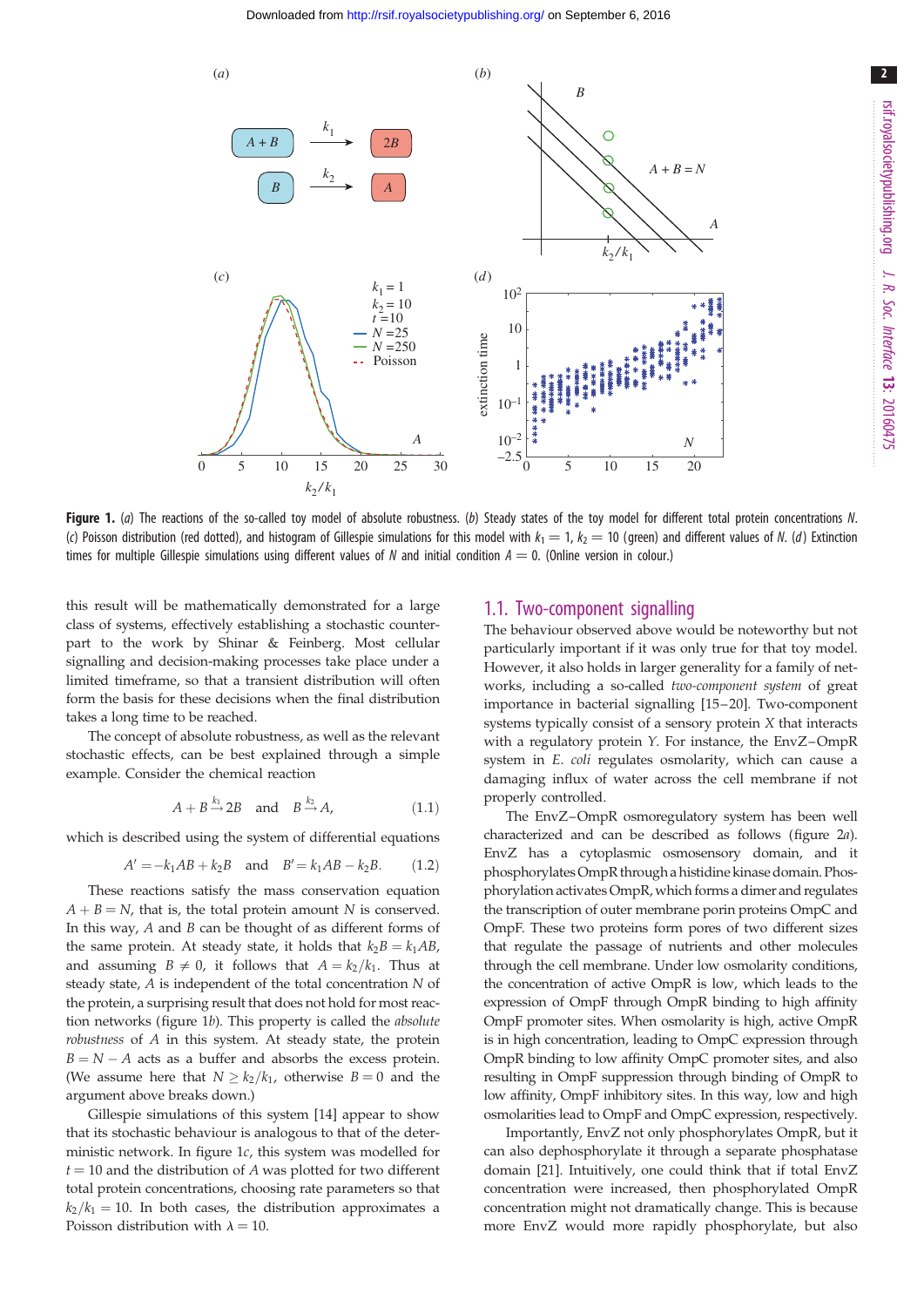<span id="page-2-0"></span>

**Figure 2.** (a) The EnvZ-OmpR two-component pathway regulates osmolarity in E. coli. (b) Histograms of  $Y_p$  in stochastic simulations of (c) at time  $t = 100$  and two different total protein concentrations. Reaction  $XT \to X_p$  has rate  $k_3 = 5$ , all other reactions have rate one. The deterministic steady state of  $Y_p$  is  $\lambda_\ell = 5$ . (c) Model of EnvZ–OmpR dynamics [\[6\]](#page-10-0). (d) Extinction times calculated using different total protein concentrations  $X_{\text{tot}} = Y_{\text{tot}} + N$ . At the initial condition  $XT = Y = N$ , all other proteins not present. (Online version in colour.)

more rapidly dephosphorylate, OmpR. This experiment was carried out by Batchelor & Goulian [\[7\]](#page-10-0), who indeed observed a roughly  $\pm 30\%$  change in OmpR-p, over two orders of magnitude change in total EnvZ concentration and under different osmolarity conditions. Surprisingly, OmpR-p concentration was also fairly constant over two orders of magnitude change of total OmpR itself. Thus, as total OmpR increases, the active OmpR concentration remains roughly constant while the rest of the protein is in inactive form.

Shinar & Feinberg [[6\]](#page-10-0) considered the following model of EnvZ–OmpR dynamics (figure 2c). EnvZ and OmpR are denoted by  $X$  and  $Y$ , respectively. EnvZ can be dephosphorylated, phosphorylated or simply bound to adenosine triphosphate (ATP)  $(X, X_p \text{ or } XT$ , respectively). When phosphorylated, it has the ability to transfer this phosphorylation to OmpR through a classic Michaelis–Menten reaction. When bound to ATP, it acts as a phosphatase to dephosphorylate OmpR through a similar enzymatic mechanism. Standard mass action rates are used to define the ODE system for this model.

Shinar & Feinberg then demonstrated that OmpR-p is absolutely robust in this system, that is,  $Y_p$  has the same concentration at every positive steady state. In that sense, the output of this system is the same regardless of the total amount of the proteins EnvZ and OmpR.

In the current work, it is shown that the OmprR-p concentration has a transiently robust behaviour in the stochastic case. Specifically, the distribution after finite time t for large total protein concentrations  $X_{\text{tot}}$ ,  $Y_{\text{tot}}$  approaches a Poisson distribution

$$
\lim_{t\to\infty}\lim_{X_{\text{tot}}\gamma_{\text{tot}}\to\infty}P(\gamma_p=i)=\mathrm{e}^{-\lambda_{\ell}}\frac{\lambda_{\ell}^i}{i!}.
$$

Here  $\lambda_{\ell}$  is the deterministic steady state of  $Y_{p}$ , that is, the distribution of  $Y_p$  in the stochastic system hovers around the

deterministic steady-state  $\lambda_{\ell}$ . In particular,  $P(Y_p = i) \approx e^{-\lambda_{\ell}} \lambda_{\ell}^i/i!$ for reasonably large  $t$  and large total protein concentrations.

This is consistent with Gillespie simulations as shown in figure 2b. The distribution of OmpR-p was calculated after a fixed time  $t = 100$  and compared with a Poisson distribution centred around the deterministic mean for different total EnvZ and OmpR concentrations. A stationary distribution is found independent of the total protein concentrations.

The long-term picture for any single Gillespie simulation of this system is more complex, since an absorbing boundary event eventually must take place, which destroys the absolute robustness of the system. In this case, an absorbing state is ultimately reached when all EnvZ and OmpR protein is in the phosphorylated state  $X_p$  and  $Y_p$ , respectively. In that case, none of the reactions in the model can take place, i.e. this is an absorbing steady state that is not robust to total protein concentrations.

However, simulations also indicate that it would likely take a long time to reach this absorbing boundary. Figure 2d shows this through a number of Gillespie simulations with different total protein concentrations. In each case, the system was simulated until it reached extinction, and this time was marked with a blue dot. The fact that the times lie on a rough straight line on a semilog plot is evidence that the average time it takes to reach this absorbing state is a roughly exponential function of total protein concentrations.

In the next section, the main ideas for the proof are outlined in the simple case of the toy model (1.1); the associated Markov process is compared with that of a reduced chemical reaction network that has a simpler dynamics. Section 3 introduces background notation and some existing results for absolute robustness. The main result is stated in detail in §4, and proved in §§5–7 as well as appendix A. Section 8 discusses

3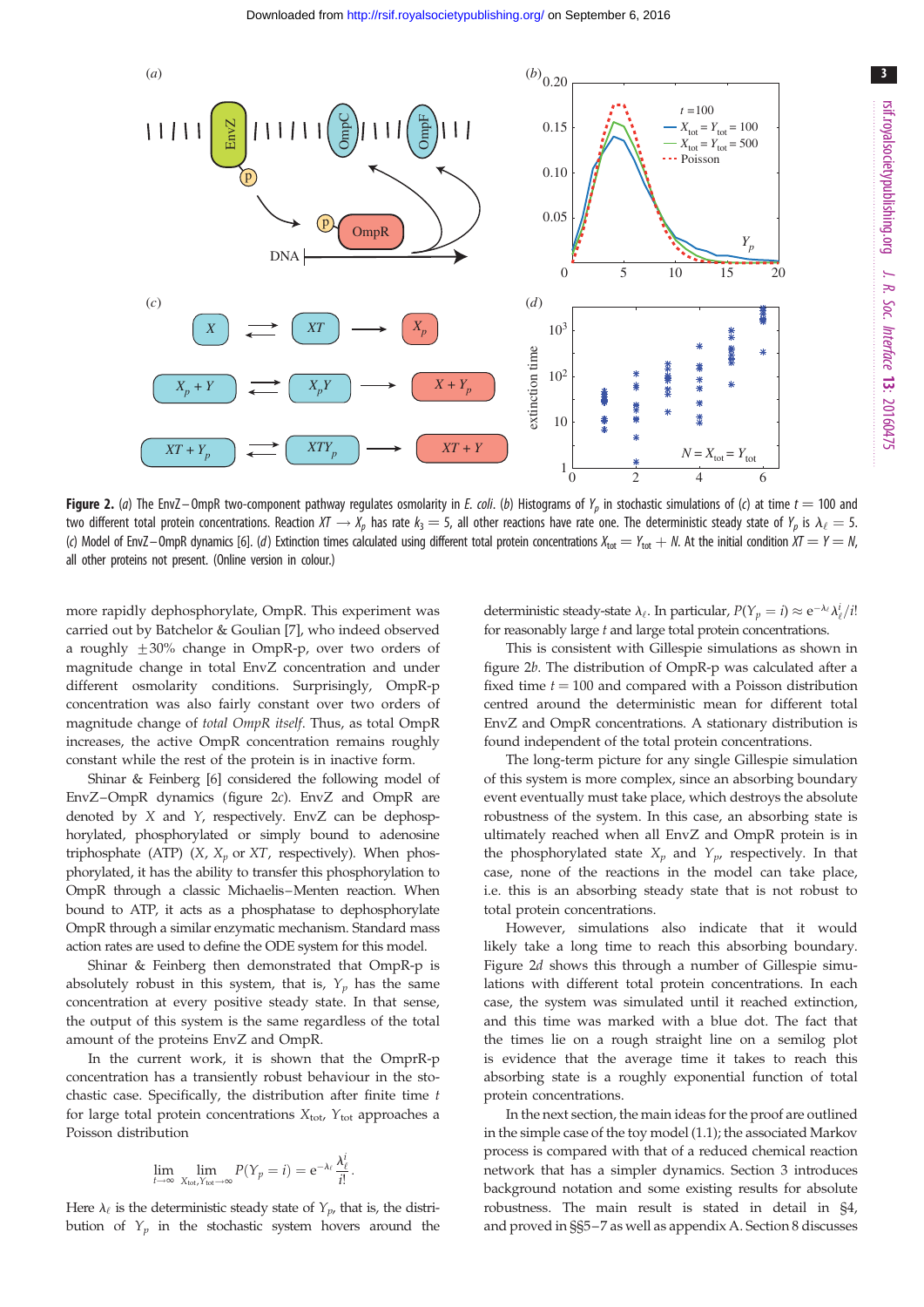several examples in detail, including an analysis of the EnvZ–OmpR model, followed by a discussion.

# 2. Toy model analysis

The ideas used in the proof of the main result can once again be best introduced using the toy model (1.1). The stochastic system consists of the following continuous-time Markov process [[22](#page-10-0)]:

$$
\begin{array}{l}\n\binom{0}{N} \underset{k_1,1\cdot(N-1)}{\overset{k_2\cdot N}{\rightleftharpoons}} \binom{1}{N-1} \underset{k_1,2\cdot(N-2)}{\overset{k_2\cdot(N-1)}{\rightleftharpoons}} \binom{2}{N-2} \cdots \underset{k_1\cdot(N-1)\cdot1}{\overset{k_2\cdot2}{\rightleftharpoons}} \\
\times \binom{N-1}{1} \underset{k_1,N\cdot0}{\overset{k_2\cdot1}{\rightleftharpoons}} \binom{N}{0}.\n\end{array} \tag{2.1}
$$

Each node  $(i, N - i)$  corresponds to the probability that  $A = i$  and  $B = N - i$  at a given time. The node  $(N, 0)$  is an absorbing state, because the probability to leave it is  $k_1 \cdot n \cdot 0 = 0$ . This means that at steady distribution, with probability 1 it holds that  $A = N$ ,  $B = 0$ . [Figure 1](#page-1-0)d estimates the mean time before extinction to be roughly exponential as a function of N. However before this state is reached, Gillespie simulations reach a transient distribution similar to a Poisson distribution with mean  $k_2/k_1$ .

To illustrate why this may be the case, consider the rescaled rate parameters  $q_1 := k_1N$ ,  $q_2 := k_2N$ . In terms of these new parameters, the Markov process has the associated graph

$$
\binom{0}{N} \underset{q_1 \cdot 1 \cdot N - 1/N}{\overset{q_2 \cdot N/N}{\rightleftharpoons}} \binom{1}{N-1} \underset{q_1 \cdot 2 \cdot N - 2/N}{\overset{q_2 \cdot N - 1/N}{\rightleftharpoons}} \binom{2}{N-2} \underset{q_1 \cdot 3 \cdot N - 3/N}{\overset{q_2 \cdot N - 2/N}{\rightleftharpoons}} \cdots
$$
\n(2.2)

Now, as  $N \rightarrow \infty$  this graph formally converges towards a reduced system

$$
0 \underset{q_1 \cdot 1}{\overset{q_2}{\longleftrightarrow}} 1 \underset{q_1 \cdot 2}{\overset{q_2}{\longleftrightarrow}} 2 \underset{q_1 \cdot 3}{\overset{q_2}{\longleftrightarrow}} 3 \dots \tag{2.3}
$$

The reader might have encountered this graph before—it is the Markov process associated with a simple birth–death model

$$
\phi \underset{q_1}{\overset{q_2}{\longleftrightarrow}} A. \tag{2.4}
$$

Moreover, a standard calculation shows that this reduced system at steady state has a Poisson distribution

$$
P(A = i) = e^{-\lambda} \frac{\lambda^i}{i!},
$$

with mean  $\lambda := q_2/q_1 = k_2/k_1$ . Now, the ODE systems associated with (2.2) and (2.3) cannot be expected to have the same steady-state behaviour, and in fact they behave very differently at steady state. However, as their associated vector fields are similar for large N, one can reasonably expect that after  $finite$  time  $t$  they have similar solutions. Define  $x_i(t) := P(A = i, B = N - i)$  at time t for the process (2.2), and similarly  $y_i(t) := P(A = i)$  at time t for (2.3). The convergence of (2.2) towards the reduced system (2.3) after fixed finite time  $t$  will be rigorously proved in appendix  $A$ , in the sense that  $\lim_{N\to\infty} x_i(t) = y_i(t)$  for all *i*. Since it also holds that  $\lim_{t\to\infty} y_i(t) = e^{-\lambda} \lambda^i/i!$ , bringing both equations together

$$
\lim_{t \to \infty} \lim_{N \to \infty} x_i(t) = \lim_{t \to \infty} y_i(t) = e^{-\lambda} \frac{\lambda^i}{i!}.
$$

Because the solutions of (2.3) converge globally towards a Poisson distribution, after fixed finite time  $t \geq t_0$  the distribution of the model (2.2) for large N approximates a Poisson distribution centred around  $\lambda$ .

The question remains whether one can systematically associate with other absolutely robust systems a reduced network such as the birth–death process above. In order to do this, recall that the original toy model satisfies the mass conservation equation  $A + B = N$ . As A approaches  $k_2/k_1$  at steady state, then  $B \approx N$  for large values of N. This motivates the step of formally setting  $B = N$ , i.e. *freezing* the value of B, which leads to its removal from the system since it is now constant. The new chemical reaction system after removal of B and its incorporation into the reaction rates is none other than (2.4).

It will be shown below that this variable freezing procedure can be done in large generality for other networks. In order to freeze a variable, it only needs be part of a mass conservation relation. Multiple variables can be frozen in this way, if there are multiple mass conservation relations available. Note that after freezing a variable, its associated mass conservation relation does not apply anymore.

Regarding the rate parameter scaling and the rate parameters  $q_i$ , in this case, one can carry out a rescaling of time so that the values  $k_i$  are recovered and the same result holds. But in the more general analysis below, the rate parameters  $k_i$  will be defined as functions of N,  $k_i := q_i/N$ , in such a way that as  $N \rightarrow \infty$  the network converges towards a fixed reduced system. A similar treatment of parameter values is sometimes carried out, for example, in stochastic ecological models and even the classic SIR model [[23,24\]](#page-10-0).

## 3. Previous absolute robustness results

To describe the more general results on absolute robustness, including the main result in this paper, we need a few definitions; consider again the Envz–OmpR osmolarity system ([figure 2](#page-2-0)c). The graph of this network has  $C = 9$  nodes, known in this literature as complexes. The graph also has  $\ell = 3$  connected components, and the stoichiometry matrix has rank  $R = 5$ . The stoichiometry matrix contains the net number of molecules of each species that are produced or destroyed in each of the reactions [[25](#page-10-0)]. The so-called deficiency of the system is defined as  $\delta := C - \ell - R = 1$ . A complex Q in the network is terminal if every random walk along the directed graph edges beginning at Q eventually returns to Q. Thus  $X_n + Y$  is *non-terminal*, since such a random walk would eventually reach  $X + Y_p$  and not come back.

A steady state of the chemical reaction is positive if all its components have positive values. A variable A in the system is absolutely robust if all positive steady states have the same value. Assume mass action kinetics for the biochemical networks throughout for simplicity [\[26](#page-10-0)]. Also, assume for convenience that the reaction network admits a positive steady state—otherwise there would be nothing to prove about the system.

The main theorem by Shinar & Feinberg [\[6\]](#page-10-0) for deterministic systems can be stated as follows: given a chemical reaction network such that  $\delta = 1$  and two different non-terminal complexes differ by exactly one species A, it must follow that A is absolutely robust. In the toy model, it holds  $C = 4$ ,  $\ell = 2$ ,  $R = 1$ ,  $\delta = 4 - 2 - 1 = 1$ , and the non-terminal complexes  $A + B$  and B differ by A, therefore A must be absolutely robust. In the EnvZ-OmpR model,  $\delta = 1$  and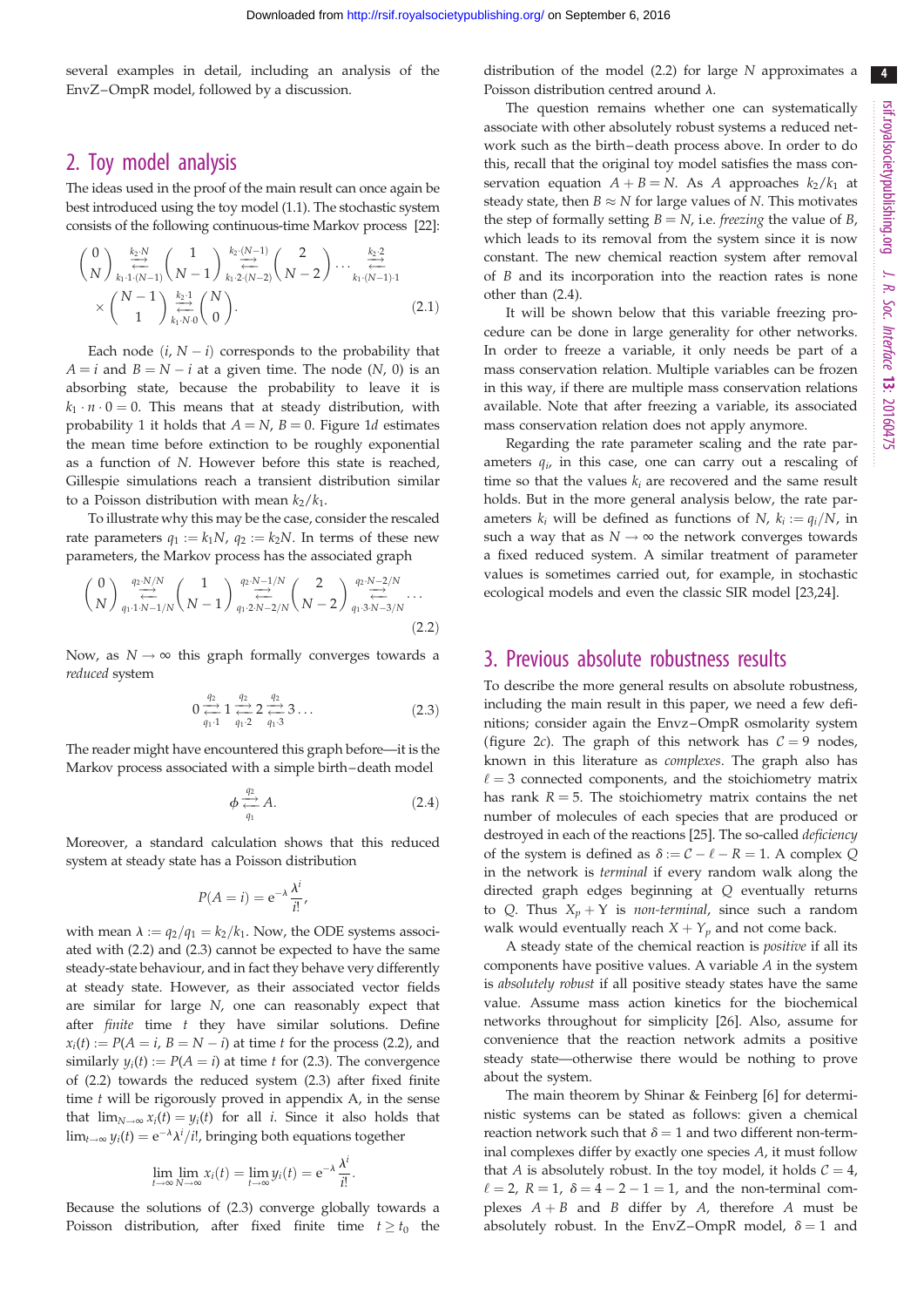the non-terminal complexes  $XT + Y_p$  and XT differ by  $Y_p$ , implying that  $Y_P$  is absolutely robust.

This result is particularly striking in that dynamical information is concluded from structural network information alone, i.e. without knowledge of the rate constants. Of course, the rate constants must be known in order to calculate the absolutely robust value of A concentration, but the fact that it is robust does not require this knowledge.

A chemical reaction network is conservative if every species is included in some mass conservation relation. For example, the EnvZ–OmpR system is conservative because the mass conservation equations  $X_{\text{tot}} = X_p + X + XT + X_pY + XTY_p$  and  $Y_{\text{tot}} = Y_p + Y + X_pY + XTY_p$  include every single species in the system. Given a state of the system with concentrations for each species, a complex in the chemical reaction network is said to be off if at least one of the species in the complex has concentration equal to zero.

The main theorem proved by Anderson et al. [[13\]](#page-10-0) addresses the long-term behaviour of stochastic, absolutely robust networks: given a conservative chemical reaction network such that  $\delta = 1$  and two different non-terminal complexes differ by exactly one species A, an extinction event must eventually take place, such that every non-terminal complex turns off and stays off. This can be used to deduce much information about the stationary distribution. For example in the EnvZ– OmpR network, all the complexes labelled in blue must be off at stationary distribution according to the theorem. In particular, the species  $X$ ,  $XT$ ,  $X<sub>p</sub>Y$ ,  $XTY<sub>p</sub>$  must have concentration zero at steady state, which implies  $X_{\text{tot}} = X_p$  from the mass concentration equation for  $X_{\text{tot}}$ . Since the complex  $X_p + Y$ is also off, it follows that  $Y = 0$  because  $X_p > 0$ . This in turn means that  $Y_{\text{tot}} = Y_p$  at steady state, from the mass conservation equation for  $Y_{\text{tot}}$ . One can conclude that there is a single absorbing state for this system, namely that in which  $X_{\text{tot}} = X_{\nu}$ ,  $Y_{\text{tot}} = Y_p$  and all other species have concentration zero. The question however remains as to what is the behaviour of such a system before this eventual absorption takes place.

#### 4. Main result statement

Having described the relevant background, the following is the main theorem of this work. Consider a chemical reaction network with  $n + r$  species and m reactions,

$$
s_{j1}A_1 + \dots + s_{j,n+r}A_{n+r} \xrightarrow{k_j} t_{j1}A_1 + \dots + t_{j,n+r}A_{n+r},
$$
  
\n
$$
j = 1, \dots, m,
$$
\n(4.1)

which has  $r$  mass conservation relations

$$
c_{\gamma 1}A_1 + \cdots + c_{\gamma n}A_n + A_{n+\gamma} = d_{\gamma}N, \quad \gamma = 1, \ldots, r. \qquad (4.2)
$$

The variables  $A_{n+1}, \ldots, A_{n+r}$  are eliminated through a 'variable freezing' procedure as illustrated in the Introduction. Before doing this, note that only one variable  $A_{n+\gamma}$ appears in each mass conservation equation in (4.2) and the coefficient in front of  $A_{n+\gamma}$  is equal to one. This could be done by carrying out linear operations on existing conservation relations as will be shown in the applications. No restrictions are made on the sign of  $c_{\gamma i}$ ; however  $d_{\gamma} > 0$ ,  $\gamma = 1 \dots r$ . In the case  $r = 1$ , one can set  $d_1 = 1$  simply by rescaling N. We also ask that at least one of the variables  $A_{n+\gamma}$ is turned off at steady state. This can be easily verified by looking at the reaction network and using the main result in [\[13](#page-10-0)].

After formally setting  $A_{n+\gamma} = d_{\gamma}N$ , the species  $A_{n+\gamma}$ becomes constant and disappears as a variable in the system, leading to the reduced network

$$
s_{j1}A_1 + \dots + s_{jn}A_n \xrightarrow{q_j} t_{j1}A_1 + \dots + t_{jn}A_n, \quad j = 1, \dots, m, \ (4.3)
$$

where

$$
q_j = k_j (d_1 N)^{s_{j,n+1}} \cdot \ldots \cdot (d_r N)^{s_{j,n+r}} =: k_j \sigma_j(N),
$$
  
  $j = 1, \ldots, m.$  (4.4)

To obtain the desired convergence result, fix  $q_i$  and define instead  $k_i := q_i/\sigma_i(N)$ . In practice, one can choose the  $q_i$  and N so that the rate parameters  $k_j$  have desired values, for instance, to fit experimental data.

Theorem 4.1. Suppose that a conservative chemical reaction network (4.1) satisfies  $\delta = 1$  and has two non-terminal nodes that differ by a single variable  $A_{\ell}$ . Also suppose that after freezing  $A_{n+1}, \ldots, A_{n+r}$ , the irreducible network (4.3) has deficiency  $\delta = 0$ . Then the distribution of  $A_{\ell}$  in the stochastic system, for finite t and sufficiently large N, is approximated by a Poisson distribution:

$$
\lim_{t \to \infty} \lim_{N \to \infty} P(A_{\ell} = i) = e^{-\lambda_{\ell}} \frac{\lambda_{\ell}^{i}}{i!}.
$$
\n(4.5)

Moreover, the mean  $\lambda_{\ell}$  of the distribution is the deterministic steady state of  $A_\ell$  in (4.1) in the limit as  $N \to \infty$ .

This result is proved by showing that the stochastic system associated with (4.1) has very similar dynamics after fixed finite time to that of (4.3). Since (4.3) has a Poisson stationary distribution for each of its variables, due to a result from chemical reaction network theory [\[27](#page-10-0)], then this is also the case for (4.1). The 'irreducible' assumption for (4.3) means that the Markov process associated with it has a strongly connected graph. This assumption is necessary to conclude that the solutions of (4.3) converge globally towards the unique stationary distribution.

The overall picture of the dynamical behaviour is described in [figure 3.](#page-5-0) If N is fixed and the stochastic system associated with (4.1) evolves over time, the solution will eventually undergo an extinction event. However for fixed values of t, larger values of N eventually lead to a Poissonlike distribution for  $A_{\ell}$ . The values of t for which this holds need only be larger than or equal to  $t_0$ , the time that it takes for the stochastic reduced network (4.3) to reasonably converge towards a Poisson distribution; that convergence is independent of N.

Regarding the value  $\lambda_{\ell}$ , it is the steady state of  $A_{\ell}$  in the reduced network (4.3). It is also the limit as  $N \to \infty$  of  $\lambda_{\ell}^N$ , the steady state of  $A_\ell$  for the original system (4.1). As such, it retains the absolute robustness properties of the original network.

Note the similarity with the assumptions of the existing results for deterministic and stochastic absolutely robust networks. The main assumptions made beyond those in the original result by Shinar and Feinberg are that the network is conservative and that after the variable freezing procedure the deficiency is zero, all of which can be verified easily without knowledge of parameter values. The irreducibility of the reduced network can also be readily verified.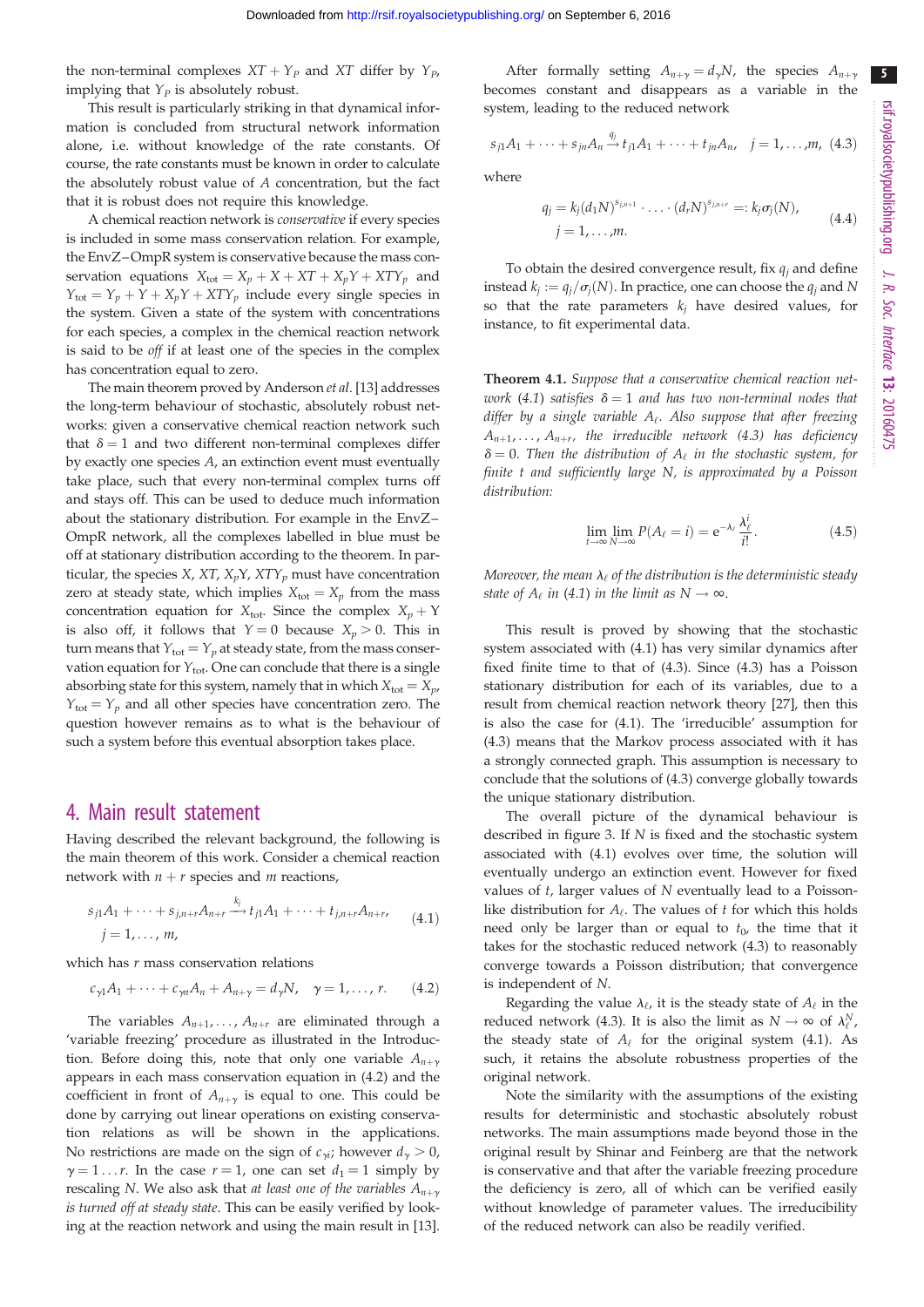6

<span id="page-5-0"></span>

Figure 3. Cartoon depiction of the expected dynamics of the absolutely robust variable in a stochastic simulation, as a function of both time  $t$ and the total protein concentration parameter N.

The idea of freezing the value of a variable has been suggested previously in a deterministic context, notably in work by Joshi & Shiu [[28\]](#page-10-0).

## 5. Deterministic network convergence

This section is concerned with proving the convergence of the deterministic dynamics in the network (4.1) towards that of (4.3) after finite time for  $N \rightarrow \infty$ . It also constitutes a warm up for a similar analysis in the stochastic case. The reduced network (4.3) has the associated system of equations

$$
y_i'(t) = \sum_{j=1}^{m} q_j \nu_{ji} y^{s_j}.
$$
 (5.1)

Here  $y_i(t)$  is the concentration of variable  $A_i$  at time t,  $y = (y_1, \ldots, y_n)$ ,  $v_{ji} = t_{ji} - s_{ji}$ , and we use the shorthand notation  $s_j = (s_{j1}, \ldots, s_{jn}), y^{s_j} = y_1^{s_{j1}} \cdot \ldots \cdot y_n^{s_{jn}}.$ 

Also, the original system of reactions (4.1) can be reduced to *n* species in a standard way by simply writing  $A_{n+\gamma}$  in terms of the other variables,

$$
A_{n+\gamma}=d_{\gamma}N-\sum_{\ell=1}^nc_{\gamma\ell}A_{\ell},\quad \gamma=1,\ldots,n.
$$

The resulting network is described by the system of equations

$$
x'_{i}(t) = \sum_{j=1}^{m} k_{j} \nu_{ji} x^{s_{j}} \prod_{\gamma=1}^{r} \left( d_{\gamma} N - \sum_{\ell=1}^{n} c_{\gamma \ell} x_{\ell} \right)^{s_{j,n+\gamma}}.
$$
 (5.2)

Now, writing this network using the fixed parameters  $q_i$ one obtains

$$
x'_{i}(t) = \sum_{j=1}^{m} q_{j} \nu_{ji} x^{s_{j}} \prod_{\gamma=1}^{r} \left( \frac{d_{\gamma} N - \sum_{\ell=1}^{n} c_{\gamma \ell} x_{\ell}}{d_{\gamma} N} \right)^{s_{j,n+\gamma}}.
$$
 (5.3)

This allows one to compare the behaviour of the reduced ODE system (5.1) with that of the original ODE system (5.3) for  $N \rightarrow \infty$ . As N increases, it is clear that the equation on the right-hand side of (5.3) converges towards that of (5.1). This convergence holds pointwise and is also uniform on compact sets. One can conclude that

$$
\lim_{N\to\infty}x_i(t)=y_i(t),
$$

for every  $t > 0$  and  $i = 1, ..., n$ , provided both systems start with the same initial condition and both systems are defined for that time interval.

# 6. Stochastic network convergence

A similar argument can be carried out to compare the master equation of both systems in the stochastic case. The state of the network at any time is given by a vector of non-negative integers  $I = (i_1, \ldots, i_n)$ , representing the number of molecules for each species. Denoting  $y_I(t) = P(A_1 = i_1, \ldots, A_n = i_n)$  at time t for the reduced network (4.3), these probabilities evolve over time according to the ODE system

$$
y'_I = \sum_{j=1}^m q_j (I - v_j)^{(s_j)} y_{I - v_j} - \sum_{j=1}^m q_j I^{(s_j)} y_I.
$$
 (6.1)

Here  $v_j := (v_{j1}, \ldots, v_{jn}) = t_j - s_j$  is the *j*th reaction vector,  $i^{(m)} := i(i-1)\cdot \ldots \cdot (i-m+1)$  for any non-negative integers  $i$ , *m* and  $I^{(s_j)} := i_1^{(s_{j1})} \dots i_n^{(s_{jn})}$ .

Moving on to the original network (4.1), one can once again eliminate all the variables  $A_{n+\gamma}$  by writing them in terms of the other variables,  $A_{n+\gamma} = d_{\gamma}N - \sum_{\ell=1}^{n} c_{\gamma\ell}A_{\ell}$ . In this case,

$$
x'_{I,N} = \sum_{j=1}^{m} k_j (I - \nu_j)^{(s_j)} \prod_{\gamma=1}^{r} \left( d_{\gamma} N - \sum_{\ell=1}^{n} c_{\gamma \ell} (i_{\ell} - \nu_{j\ell}) \right)^{(s_{j,n+\gamma})} x_{I - \nu_j, N}
$$

$$
- \sum_{j=1}^{m} k_j I^{(s_j)} \prod_{\gamma=1}^{r} \left( d_{\gamma} N - \sum_{\ell=1}^{n} c_{\gamma \ell} i_{\ell} \right)^{(s_{j,n+\gamma})} x_{I,N}.
$$

Using the notation for  $q_i$  instead of  $k_i$ , this can be written as

$$
x'_{I,N} = \sum_{j=1}^{m} q_j (I - v_j)^{(s_j)} \prod_{\gamma=1}^{r} \frac{[d_\gamma N - \sum_{\ell=1}^{n} c_{\gamma\ell} (i_\ell - v_{j\ell})]^{(s_{j,n+\gamma})}}{(d_\gamma N)^{s_{j,n+\gamma}}} x_{I-v_j,N}
$$

$$
- \sum_{j=1}^{m} q_j I^{(s_j)} \prod_{\gamma=1}^{r} \frac{[d_\gamma N - \sum_{\ell=1}^{n} c_{\gamma\ell} i_\ell]^{(s_{j,n+\gamma})}}{(d_\gamma N)^{s_{j,n+\gamma}}} x_{I,N}.
$$
(6.2)

One can verify that for any non-negative integers  $N$ ,  $i$ and s, it holds  $(N + i)^{(s)}/N^s \rightarrow 1$  as  $N \rightarrow \infty$ . Applying this principle above, as  $N \rightarrow \infty$  in the above equation the right-hand side converges pointwise towards that of (6.1).

An argument as described in the Introduction would imply that if the same initial condition is used for both systems (6.2) and (6.1), and if each is integrated over a finite interval  $[0, t]$ , then for each  $I$  it holds that

$$
\lim_{N \to \infty} x_{I,N} = y_I(t). \tag{6.3}
$$

The problem is that one of the two systems of equations, that of the reduced network, has infinitely many state variables I, so that this convergence is a non-trivial problem. Equation (6.3) is rigorously proved in appendix A using a technique known as finite-state projection (FSP), originally developed by Munsky [[29\]](#page-10-0), Khammash and coworkers [[24\]](#page-10-0). FSP is normally used to carry out numerical approximations of master equation solutions and to establish numerical error bounds. But it can also be helpful as a form of theoretical analysis.

An intuitive explanation of this convergence for finite time  $t$  is the following. Suppose that the master equation (6.2) is written in compact form as  $x' = Mx$ , where  $M_{II} = \mu_N(I, J)$  is the intensity of the transition from I to J for every two states  $I, J$ . Suppose that at time  $t = 0$  the system is in state *J*, i.e.  $x<sub>J</sub>(0) = 1$  and  $x<sub>I</sub>(0) = 0$  for all  $I \neq J$ .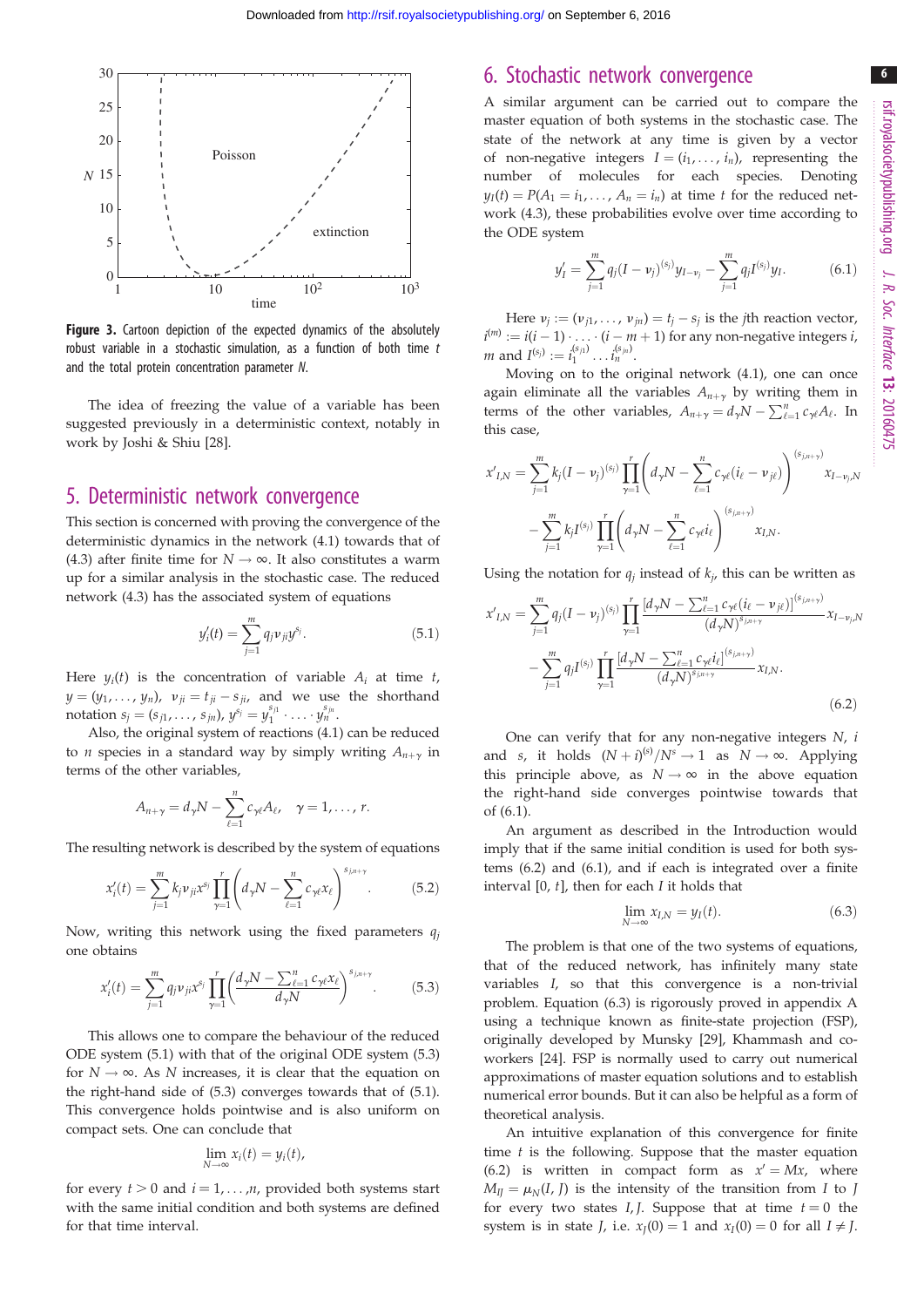One can use the shorthand notation  $x(0) = e<sub>I</sub>$ . Then a kth-order Taylor approximation can be used to accurately approximate  $x(t)$  over a finite range of values of  $t$ :

$$
x(t) = e^{Mt}x(0) \approx \left(I + Mt + \dots + \frac{M^kt^k}{k!}\right)e_J.
$$

Recall that the matrix entry  $(M^{\ell})_{IJ}$  can be written as

$$
(M^{\ell})_{IJ} = \sum_{I=I_1, I_2, ..., I_{\ell}=J} \mu_N(I_1, I_2) \cdot ... \cdot \mu_N(I_{k-1}, I_k),
$$

where the sum is taken over all directed paths from  $I$  to  $J$  of length  $\ell$ . One can (at least formally) write the master equation of the reduced system (6.1) as  $y' = Ly$ . For a fixed state I, approximate

$$
x_I(t) = (e^{Mt}e_J)_I \approx I + M_{II}t + \dots + \frac{(M^k)_{II}t^k}{k!}
$$

$$
\approx I + L_{II}t + \dots + \frac{(L^k)_{II}t^k}{k!} \approx y_I(t). \tag{6.4}
$$

As  $N \rightarrow \infty$ , the paths of length up to k in both systems coincide, and  $M_{IJ}^{\ell}$  converges to  $L_{IJ}^{\ell}$ . Although the matrix  $L$ is infinite, only finitely many paths are considered in the equation above. As  $k$  is increased, the range of values of t for which the approximation applies increases but remains bounded, stressing the fact that this approximation is only valid for finite  $t$ . In other words, if  $N$  is fixed and  $t$  grows indefinitely, equation (6.4) eventually breaks down.

# 7. Proof of the theorem

One can now finish the proof of the main theorem, including equation (4.5) on the Poisson-like transient distribution of the absolutely robust variable. Recall that the original biochemical network (4.1) has deficiency  $\delta = 1$ , admits a positive equilibrium, and two non-terminal linkage classes differ by the species  $A_{\ell}$ . Moreover, after freezing the variables  $A_{n+1}, \ldots, A_{n+r}$ , it reduces to equation (4.3) which has deficiency  $\delta = 0$  and is irreducible as a Markov process.

There is a mature theory for stochastic chemical reaction networks with deficiency zero. But for this theory to apply it is important for the network to have a technical property known as weak reversibility. It will be left to the end of this section to prove that under the given hypotheses this is the case. Now, given  $\delta = 0$  and weak reversibility, a result by Anderson et al. [[27](#page-10-0)] ensures that the system converges globally towards a product-form Poisson stationary distribution

$$
\lim_{t \to \infty} y_I(t) = \prod_{\ell=1}^n e^{-\lambda_\ell} \frac{\lambda_\ell^{i_\ell}}{i_\ell!},\tag{7.1}
$$

:

where  $\lambda = (\lambda_1, \dots, \lambda_n)$  is the unique steady state of the corresponding deterministic system (4.3). At stationary distribution each of the species  $A_i$  in the stochastic reaction network has marginal Poisson distribution and is uncorrelated from the other variables, a remarkable result for a nonlinear system. The product-form Poisson distribution is the global attractor of the master equation because this system is irreducible.

From equations (6.3) and (7.1), it follows that

$$
\lim_{t\to\infty}\lim_{N\to\infty}x_{I,N}(t)=\lim_{t\to\infty}y_I(t)=\prod_{\ell=1}^n e^{-\lambda_\ell}\frac{\lambda_\ell^{i_\ell}}{i_\ell!}
$$

Then the absolutely robust variable  $A_\ell$  has Poisson distribution with mean  $\lambda_{\ell}$  in this limit, leading to the main equation (4.5)

$$
\lim_{t \to \infty} \lim_{N \to \infty} P(A_{\ell} = i) = e^{-\lambda_{\ell}} \frac{\lambda_{\ell}^{i}}{i!}
$$

for the original system (4.1).

At this point, we know that the transient distribution of  $A_{\ell}$  approaches a Poisson distribution with mean  $\lambda_{\ell}$ , but we still need to relate  $\lambda_{\ell}$  with a deterministic steady-state value for (4.1) (recall that  $\lambda_{\ell}$  is just the steady state for  $A_{\ell}$  in the reduced system (4.3)).

For this, we will use some properties of deterministic systems with  $\delta = 0$  and weak reversibility. By the deficiency zero theorem [[30,31](#page-10-0)],  $\lambda$  is the unique steady state of (4.3), has only positive entries and is locally stable. This means that small changes to the reduced vector field (5.1) lead to small changes in the steady-state concentrations. Given the convergence of (5.3) towards the reduced system (5.1) as  $N \rightarrow \infty$ , it follows that there are positive steady states  $\lambda^N$  of the original biochemical network (4.1) satisfying mass conservation equation (4.2), such that

$$
\lambda^N \to \lambda \text{ as } N \to \infty.
$$

That means that  $\lambda_{\ell}^N \to \lambda_{\ell}$  as  $N \to \infty$ . That is, for large N the steady states of both reaction networks are similar, and the Poisson-like distribution of  $A_{\ell}$  is approximately centred around the steady state  $\lambda_{\ell}^{N}$  of  $A_{\ell}$ . This completes the proof of the theorem.

We conclude the section with a proof that the reduced chemical master equation (6.1) is weakly reversible. Since the original deterministic network (4.1) has a positive steady state, it follows [\[32](#page-11-0)] that it is consistent, that is, there exist  $\gamma_i > 0$ ,  $j = 1, \dots, m$  such that

$$
\sum_j \gamma_j \nu_j = 0,
$$

where  $v_j := (t_{j1} - s_{j1}, \ldots, t_{j,n+r} - s_{j,n+r})$  are the reaction vectors of the system. The reduced network (4.3) has very similar reaction vectors  $\bar{v}_j := (t_{j1} - s_{j1}, \dots, t_{j,n} - s_{j,n})$ , and obviously it also holds  $\sum_j \gamma_j \bar{v}_j = 0$ , that is, the reduced network is also consistent. But any consistent network must have a positive equilibrium for some kinetic rates  $\hat{k}_i$  (for instance, letting  $\hat{k}_i = \gamma_i$  and  $x_i = 1$  for all i). Since the reduced network has deficiency zero, it follows from the deficiency zero theorem that this network is weakly reversible [[33,34\]](#page-11-0).

## 8. Examples

In this section, we illustrate the main result in the context of several examples. Consider first a generalization of the toy model (1.1) that has  $n + 1$  variables rather than two, given by the network in [figure 4](#page-7-0)a. This network has the sole mass conservation law

$$
A_1+\cdots+A_n+1=N,
$$

which makes it a conservative network because it involves all species. It also has  $\ell = 2$  linkage classes,  $n + 3$  complexes, rank  $R = n$ , and  $\delta = C - \ell - R = (n + 3) - 2 - n = 1$ . Finally, the non-terminal complexes  $A_1 + A_{n+1}$  and  $A_{n+1}$  differ by A1. This means that by the Shinar and Feinberg theorem,  $A_1$  is absolutely robust, and by the Anderson, Enciso and Johnston theorem, eventually an extinction event takes place in which  $A_2, \ldots, A_{n+1}$  are equal to zero and  $A_1 = N$ .

By formally freezing the variable  $A_{n+1} = N$ , we obtain the network from [figure 4](#page-7-0)b, which has deficiency 7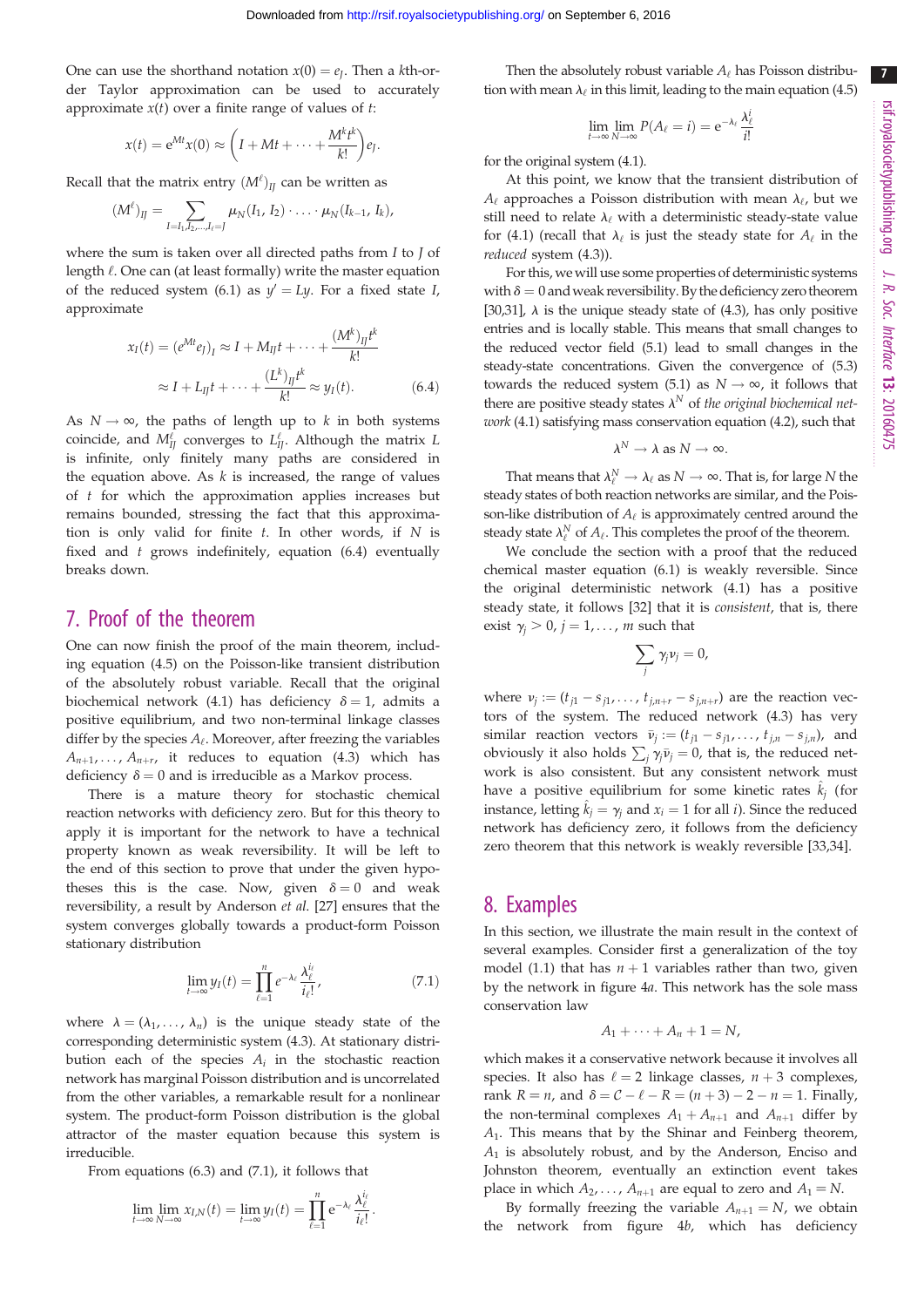<span id="page-7-0"></span>

Figure 4.  $(a,b)$  A generalization of the toy model using  $n+1$  species, and its corresponding reduced network after freezing the variable  $A_{n+1}$ . (c) Network resulting from the EnvZ-OmpR model after freezing the variables Y and XT. (d) The same network after removal of X, which does not affect the dynamics of the other variables in (c). (e,f) Core absolutely robust model first used by Shinar & Feinberg [[6](#page-10-0)], and reduced model after freezing E and  $El_p$ . (Online version in colour.)

 $\delta = (n+1) - 1 - n = 0$ . The parameter scaling is  $k_1 = q_1/N$ ,  $k_{n+1} = q_{n+1}/N$  and  $k_i = q_i$  for  $i = 2 \dots n$ .

The main theorem applies to conclude that for the original network in figure 4a

$$
\lim_{t\to\infty}\lim_{N\to\infty}P(A_1=i)=\mathrm{e}^{-\lambda_1}\frac{\lambda_1^i}{i!},
$$

where  $\lambda_1 = q_{n+1}/q_1 = k_{n+1}/k_1$  is the steady state for  $A_1$  in the reduced network. One can also verify by inspection that  $\lambda_1^N = k_{n+1}/k_1$  is also the steady state for the original network, for arbitrary N.

The second example is the EnvZ–OmpR model that has been used throughout this work. EnvZ, denoted by X, is a bifunctional sensory protein, and OmpR, denoted by Y, is its associated actuator. Phosphorylated EnvZ activates OmpR by phosphorylation, and EnvZ bound to ATP dephosphorylates OmpR ([figure 2](#page-2-0)c). The mass conservation equations in this case are

$$
X_{\text{tot}} = X_p + X + XT + X_pY + XTY_p \text{ and}
$$

$$
Y_{\text{tot}} = Y_p + Y + X_pY + XTY_p.
$$

This network is conservative since all species are involved in at least one of the two equations. By calculating the rank of the stoichiometry matrix,  $\delta = 9 - 3 - 5 = 1$ . Moreover, the complexes XT and  $XT + Y_p$  differ by  $Y_p$ , hence  $Y_p$  is absolutely robust in the deterministic system. As was discussed previously, the long-term behaviour of any stochastic simulation is necessarily  $X_p = Y_{\text{tot}}$ ,  $Y_p = Y_{\text{tot}}$ .

By trial and error, one can find that freezing the variables Y and XT leads to the reduced network in figure 4c. At first, there seems to be a problem, since this network still has deficiency  $\delta$  = 7 - 1 - 5 = 1 and is not weakly reversible. However notice that in this system the variable X is decoupled from the rest of the network, i.e. it does not affect any other variable. Without altering the dynamics of the deterministic or stochastic network, one can eliminate this variable and obtain the network in figure 4d, which indeed has deficiency zero and is weakly reversible. Finally, note that the mass conservation equations include exactly one frozen variable each, as required in the format (4.2), and that both of the frozen variables eventually turn off during the extinction event. Setting  $XT = X_{\text{tot}} = d_1N$ ,  $Y = Y_{\text{tot}} = d_2N$ , one can apply the main theorem and conclude that

$$
\lim_{t \to \infty} \lim_{X_{tot}, Y_{tot} \to \infty} P(Y_p = i) = e^{-\lambda_i} \frac{\lambda_i^i}{i!}
$$

,

since  $N \to \infty$  is equivalent to the growth of the total protein concentrations.

The next example is the so-called core absolutely robust module discussed by Shinar & Feinberg [\[6](#page-10-0)]. This is a simple model of a two-component signal transduction network, with a bifunctional sensory protein E and a regulatory protein I. Each of the two proteins may be phosphorylated or dephosphorylated, and they can also form dimer and trimer complexes as shown in figure 4e. This system satisfies the two mass conservation equations

$$
I_{\text{tot}} = I + I_p + EI_p + 2EI_pI \quad \text{and} \quad E_{\text{tot}} = E + EI_p + EI_pI
$$

and is therefore conservative, since every species is in one of these two equations. Also  $\delta = 6 - 2 - 3 = 1$  and the nonterminal complexes  $EI_p + I$  and  $EI_p$  differ by I, so that I is absolutely robust.

By trying out different combinations of species, one can see that freezing the species  $E$  and  $EI<sub>p</sub>$  leads to a network with deficiency  $\delta = 4 - 1 - 3 = 0$  (figure 4f). Notice that  $EI<sub>p</sub>$ forms a non-terminal complex, so it must turn off at stationary distribution for any stochastic simulation. Since the mass conservation equations are not in the correct format (exactly one frozen variable must appear in each equation), one can rearrange as

$$
I_{\text{tot}} = I + I_p + 2EI_pI + EI_p = d_1N \text{ and}
$$
  

$$
E_{\text{tot}} - I_{\text{tot}} = -I - I_p - EI_pI + E = d_2N.
$$

By freezing the variables  $EI_p = d_1N$  and  $E = d_2N$ , the system is reduced to one with deficiency zero. By the theorem, the transient behaviour of I is approximately Poisson as  $N \rightarrow \infty$ . Since  $I_{\text{tot}} = d_1N$  and  $E_{\text{tot}} = d_2N + I_{\text{tot}} = (d_2 + d_1)N$ , the growth of  $N$  is equivalent to that of  $E_{\text{tot}}$ ,  $I_{\text{tot}}$ :

$$
\lim_{t\to\infty}\lim_{E_{\text{tot}}J_{\text{tot}}\to\infty}P(I=i)=e^{-\lambda_I}\frac{\lambda_I^i}{i!}.
$$

The mean  $\lambda_I$  approximates the deterministic steady state of I in the core absolutely robust network as the total protein concentrations grow.

## 9. Fitting to experimental data

Suppose that a modeller is interested in describing the behaviour of a specific biochemical system that appears to be absolutely robust. After writing down the chemical reactions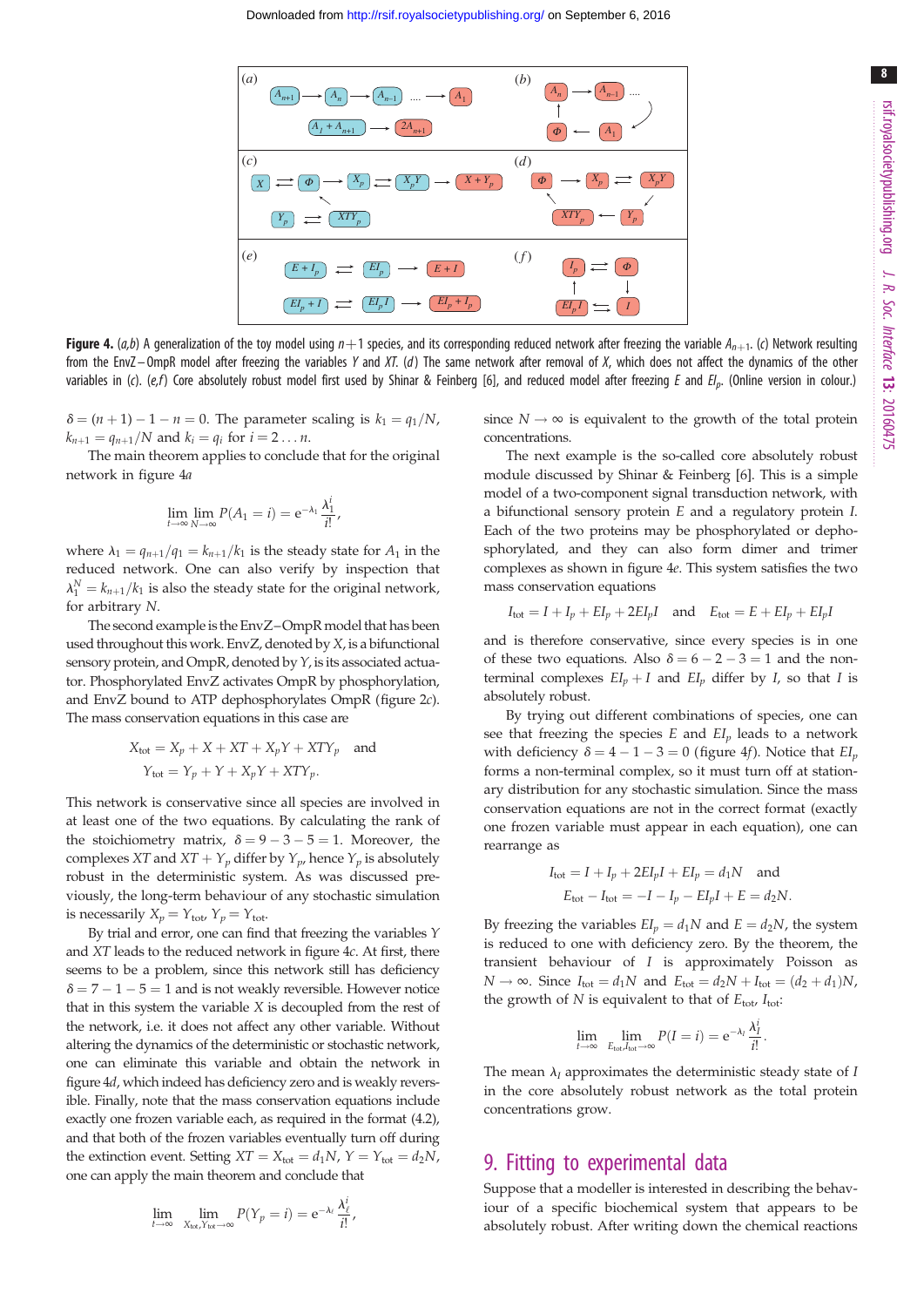9

(4.1), the modeller estimates the value of the rate parameters and total protein concentrations on the right-hand side of (4.2) based on various forms of experimental data. Let us call the baseline rate parameters  $k_{i,0}$ , and  $d_1N_0$ , ...,  $d_rN_0$  the total protein concentrations.

The idea is to find values of the  $q_i$ , in such a way that when  $N = N_0$ , it holds that  $k_i = k_{i,0}$  and all parameters reach their experimentally determined values. The parameters  $k_i$  have already been defined in (4.4) as  $k_j = q_j/\sigma_j(N)$ , where

$$
\sigma_j(N)=(d_1N)^{s_{j,n+1}}\cdot\ldots\cdot(d_rN)^{s_{j,n+r}}.
$$

So let us define

$$
q_j := k_{j,0}\sigma_j(N_0)
$$
 and  $k_j := \frac{q_j}{\sigma(N)} = k_{j,0}\frac{\sigma_j(N_0)}{\sigma_j(N)}$ .

This way when  $N = N_0$ , it holds  $k_j = k_{j,0}$ . Since the main result shows that for fixed  $t > 0$  the distribution of  $A_i$  is approximately Poisson for large N, it is hoped that  $N_0$  is sufficiently large that this approximation holds.

As it turns out, the absolute robustness of the original network (4.1) provides a form of absolute robustness to the reduced network (4.3). Specifically, the steady-state concentration  $\lambda_{\ell}$  of  $A_{\ell}$  in the reduced network is independent of  $N_0$ . This is surprising because the  $q_i$  depend on  $N_0$ , so in principle one would expect that the steady states of that network also depend on this parameter.

To see why this is the case, recall that  $\lambda \in \mathbb{R}^n$  is the unique steady state of (4.3), and that there exists a sequence of positive steady states  $\lambda^N \in \mathbb{R}^n$  of (4.1) satisfying mass conservation (4.2), such that  $\lambda^N \to \lambda$  as  $N \to \infty$ . Also recall that  $A_\ell$  is an absolutely robust species in (4.1).

Denote  $\beta^N := \lambda^N$  and  $\beta := \lambda$  in the special case  $N_0 = 1$ . Note that

$$
k_j = k_{j,0} \frac{\sigma_j(N_0)}{\sigma_j(N)} = k_{j,0} \frac{\sigma_j(1)}{\sigma_j(N/N_0)}.
$$

That is,  $k_i$  would have the same value if  $N_0$  was replaced with 1 and N was replaced with  $N/N_0$ . Moreover, by absolute robustness of  $A_{\ell}$ , for large N one could replace the mass conservation equation (4.2) with

$$
c_{\gamma 1}A_1+\cdots+c_{\gamma n}A_n+A_{n+\gamma}=d_{\gamma}\frac{N}{N_0},
$$

without changing the steady-state concentration of  $A_{\ell}$ . That is,  $\lambda_{\ell}^N = \beta_{\ell}^{N/N_0}$ . As  $N \to \infty$ ,

$$
\lambda_{\ell} = \lim_{N \to \infty} \lambda_{\ell}^{N} = \lim_{N \to \infty} \beta_{\ell}^{N/N_0} = \beta_{\ell}, \tag{9.1}
$$

which does not depend on  $N_0$ .

## 10. Discussion

This paper has described the stochastic behaviour of systems that are absolutely robust in the deterministic framework, and it has shown that a form of transient robustness is preserved before an eventual population collapse. This dynamics is analogous to the behaviour of stochastic ecological models involving, for example, a predator and prey in an island. While the dynamics can resemble that of the corresponding deterministic system after finite time, in the long run one of the species will die off after an unlikely sequence of events, causing a drastic qualitative change. Because this extinction appears to take place at a very long time scale (e.g. in exponential time as a

function of the population), in many applications the relevant outcomes are determined away from equilibrium.

The main result here is framed in a very similar way as the original result from Shinar and Feinberg, involving networks with deficiency one and mass action kinetics. This was done in part for convenience, because it is now known that absolute robustness holds for many systems of higher deficiency [[35\]](#page-11-0). Simulations appear to show that the conservative assumption is not necessary for the result to hold, which could be proved in future work. Similarly, no attempt was made to generalize the above results to non-mass action systems, e.g. involving different exponents in the kinetic reaction rates.

Importantly, the proof of the main result implies more than was stated, namely, the distribution of other variables in the original system is also approximately Poisson in the limit as  $N \to \infty$ . This has a number of consequences for the behaviour of these systems as predicted by methods such as fluctuation dissipation or the linear noise approximation, which will be studied in future work. Overall, it appears that variable freezing can be applied in a wide range of low-deficiency systems to prove that their behaviour transiently approximates the behaviour of zero deficiency systems, both in the deterministic and stochastic cases.

As this paper neared completion the author was made aware of an unpublished manuscript by D. Anderson, D. Cappelletti and T. Kurtz on the topic of stochastic absolute robustness. While there is overlap with that work, there are significant differences in the assumptions and particularly in the methodology of both forms of analysis, so that the two studies are broadly complementary.

Recall that the main result was applied to a specific model of two-component signalling involving the osmolarity regulatory proteins EnvZ and OmpR. To what extent could this result apply to other networks? The key for the application of the result is the existence of a bifunctional enzyme that can carry out a modification (such as phosphorylation) and separately undo it through another reaction domain. This feature is very common in two-component systems, in that the sensory protein is usually a bifunctional histidine kinase/ phosphatase. The fact that the same protein is carrying out two separate, similar reactions introduces a redundancy into the system, which decreases the rank of the stoichiometry matrix of the network, and thereby increases the deficiency. For example, in the EnvZ-OmpR model ([figure 2](#page-2-0)c), the three proteins  $X$ ,  $X_n$ ,  $XT$  can turn into each other and therefore are equivalent in the network for the purposes of rank calculation. One also has the overall reactions

$$
X_* + Y \to X_* + Y_p \quad \text{and} \quad X_* + Y_p \to X_* + Y_r
$$

where  $X^*$  stands for one of the equivalent proteins  $X$ ,  $X_p$ , XT. There is a linear dependence between these two reactions which reduces the rank of the reaction matrix, and therefore increases the deficiency from zero to one. This relationship between enzyme bifunctionality and deficiency likely also applies to other models of two-component signalling, as well as to other models involving a bifunctional enzyme. Notice that if one replaced the separate phosphorylation and dephosphorylation reactions by a single, reversible enzymatic reaction, this argument would break down and the deficiency of the system would not increase. This could be an important reason for the rather mysterious existence of a separate phosphatase domain in EnvZ and other histidine kinases [[21\]](#page-10-0).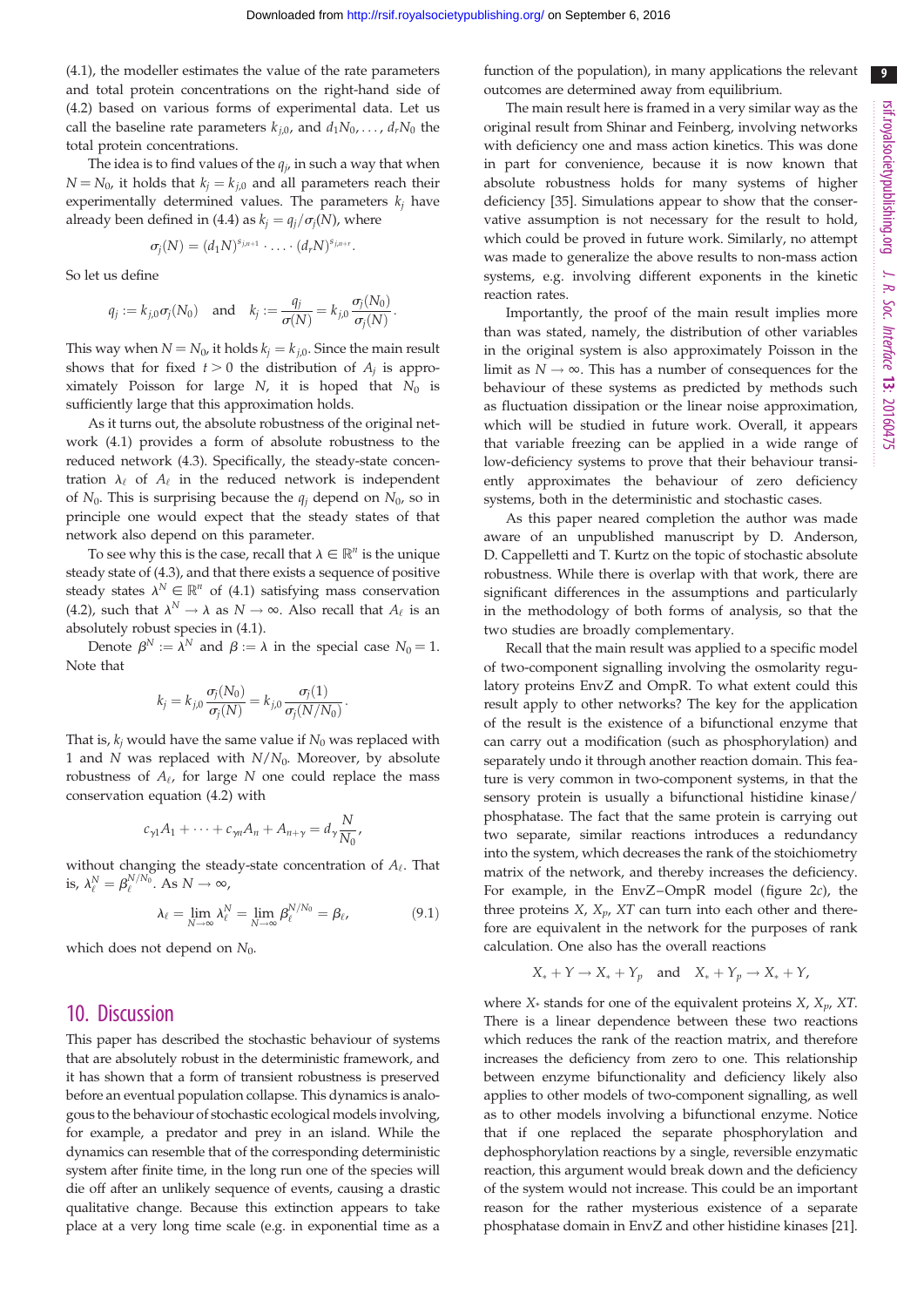10

It is surprising that although the abstract result does not require protein bifunctionality, most of the biologically motivated examples of this theorem in the literature involve bifunctional enzymes (see also [[19,](#page-10-0)[36\]](#page-11-0)). The simplest example of absolute robustness, the toy model described in the Introduction, can also be thought of as involving a bifunctional enzyme B, which catalyses the degradation of  $A (A + B \rightarrow 2B)$  but also spontaneously promotes it  $(B \to A)$ . Another interesting example of enzyme 'bifunctionality' is the histone demethylase LSD1 involved in olfactory receptor development [[8](#page-10-0)]. This protein eliminates methylation sites in histones which are associated with olfactory receptor expression. However, some of these methylation sites promote gene expression, while others inhibit it. In this way, LSD1 can carry out both gene activation and gene inhibition. Absolute robustness may play a strong role in this heavily regulated system.

The specific form for the mass conservation equations (4.2) introduces certain restrictions on the total protein concentrations. For example, in the core absolutely robust model example the chosen frozen variables  $E$ ,  $EI$ <sub>p</sub> lead to a the condition  $E_{\text{tot}} = d_2N + I_{\text{tot}} \geq I_{\text{tot}}$ . However, simulations give no indication that such restriction is necessary. One intuitive way to generalize the algorithm is to iteratively freeze one variable after another, and to apply the main result in sequence, first with the very last network, which has only one mass conservation equation left, then with the second to last, and so forth. Each step could then be used to guarantee an approximately Poisson distribution for the network in the previous iteration. Such a procedure could be proved in the future.

#### Competing interests. The author has no competing interests.

Funding. The author would like to thank the Isaac Newton Institute for Mathematical Sciences, Cambridge, for support and hospitality during the programme Stochastic Dynamical Systems in Biology, where work on this paper was undertaken. This work was supported by EPSRC grant no. EP/K032208/1. This material is based upon work supported by the National Science Foundation under grant nos. DMS-1122478 and 1616233.

Acknowledgements. I would like to thank Simon Cotter, Michael Cranston, Oleg Igoshin, Badal Joshi, Ilya Kachkovskiy, Jay Newby and Abhyudai Singh for many helpful suggestions. Credit is due to Badal Joshi in particular for the suggested use of consistent networks in this context.

# Appendix A

We address in detail equation (6.3), the convergence of the solution  $x_i(t)$  of the master equation (6.2) towards the solution  $y_i(t)$  of (6.1) as  $N \to \infty$ .

The technique known as finite state projection, or FSP for short, was developed originally by Mustafa Khammash and Brian Munsky to truncate the master equation of a chemical reaction and establish error bounds compared with the original solution (e.g. [[29,](#page-10-0)[37\]](#page-11-0)). In an FSP analysis, a linear system  $v' = Mv$  corresponding to a Markov process with countably many variables is projected to a system  $w' = Nw$  which is identical to the original system except that all states outside of a finite region of interest S are clumped together into a single absorbing state G. All the reaction edges and intensities that are internal to S are unchanged, but all fluxes originally leading out of S are now aimed towards G, and all fluxes leading into S from outside S are eliminated from the system altogether. The basic result that we use regarding such projections is that if both systems are initialized at time  $t = 0$  with the same initial condition b with support in *S*, then (i)  $w_i(t) \le v_i(t)$  for every  $t > 0$  and  $i \in S$  and (ii)  $\sum_{i\in S} |v_i(t) - w_i(t)| \le G(t)$ , for all  $t > 0$ . See lemma 5.0.1 and theorem 5.0.2 of [[29](#page-10-0)] for full proofs.

Define  $S_N$  to be the finite set of non-absorbing states in the master equation (6.2) of the original system. So for instance, in the toy model of the Introduction  $S_N$  corresponds to the states  $\{(0, N), \ldots, (N - 1, 1)\}\$ , excluding the absorbing state (N, 0). Let  $z_{N'} = Kz_N$  be the FSP of the reduced system's master equation (6.1) to  $S_N$ . Assume that the system  $z_{N'} = Kz_N$  and the reduced system (6.1) both have the same initial condition  $b$  with finite support.

## **Proposition A.1.** For every fixed  $t > 0$  and state  $I \in S_N$ ,  $\lim_{M} z_{I,N}(t) = y_I(t).$

Proof. It will be used here that the reduced network associated with the master equation (6.1) has deficiency zero and is weakly reversible. Denote by  $G_N \subseteq S_N$  the set of states  $I \in S_N$ that have an outedge leading out of  $S_N$ . The standard results from FSP theory guarantee that (i)  $z_{I,N}(t) \leq y_I(t)$  for every  $I \in S_N$  and (ii)  $\sum_{I \in S_N} y_I(t) - z_{I,N}(t) \le G(t)$ . Then for every  $I \in S_N$ ,

$$
|y_I(t) - z_{I,N}(t)| \le \sum_{I \in S_N} y_I(t) - z_{I,N}(t) \le G(t) = \int_0^t G'(s) \, ds
$$
  
\$\le \int\_0^t \sum\_{J \in G\_N} \sum\_{j=1}^m q\_j J^{(s\_j)} z\_{J,N}(s) \, ds \le \int\_0^t \sum\_{J \in G\_N} \sum\_{j=1}^m q\_j J^{(s\_j)} y\_J(s) \, ds.\$

We now bound the different terms in this expression:  $q_j \leq \max_j q_j$ ,  $J^{(s_j)} \leq |J|^{\alpha}$ , for  $\alpha := n \max_{ij} s_{ji}$  and  $|J| :=$  $J_1 + \cdots + J_n$ . Finally, define  $\pi(J) = \prod_{i=1}^n e^{-\lambda_i} \lambda^{J_i}/(J_i!)$ , the product Poisson distribution that is a steady state of the reduced system (6.3) by the deficiency assumptions [[27\]](#page-10-0). Let  $\gamma > 0$  be such that  $b_I \leq \gamma \pi(J)$  for all states *J*. Then a monotonicity property for (6.3) implies that  $y_I(s) \leq \gamma \pi(J)$  for all  $s > 0$  [\[38](#page-11-0)]. Putting all together we have

$$
|y_I(t)-z_{I,N}(t)| \leq tm \max_j q_j \sum_{J \in G_N} |J|^{\alpha} \gamma \pi(J), \qquad (A1)
$$

for all  $I \in S_N$ .

On the other hand, |I| is large for any  $J \in G_N$ , in the sense that there exists a constant  $\beta > 0$  such that  $|I| \ge \beta N$  for any such I. This is because there is at least one frozen variable  $A_{n+\gamma}$  that is off for every  $I \in G_N$ , and

$$
d_{\gamma}N=I_{n+\gamma}+\sum_{\ell=1}^nc_{\gamma\ell}I_{\ell}=0+\sum_{\ell=1}^nc_{\gamma\ell}I_{\ell}\leq(\max_{\gamma\ell}c_{\gamma\ell})|I|.
$$

Therefore,  $|I| \geq \beta N$  for  $\beta := d_{\gamma}/ \max_{\gamma, \ell} c_{\gamma \ell}$ .

If I is an absorbing state and  $J \in G_N$  is any state that has an edge pointing towards *I*, then  $J = I - s_j + t_j$  for some *j*, and  $|J| = |I - s_j + t_j| \ge |I| - \alpha \ge \beta N - \alpha$ . Therefore as  $N \to \infty$ , |J| grows linearly for all  $J \in G_N$ . The right-hand side of (A 1) converges to zero since  $\pi(J)$  decreases exponentially as  $N \to \infty$  while  $|J|^{\alpha}$  only grows polynomially.

One can now return to equation (6.3), the convergence of the solutions  $x_{LN}$  of the original master equation (6.2) towards the solution  $y_I(t)$  of (6.1). Suppose that an identical initial condition  $b = (b_I)$  with finite support is used for both systems.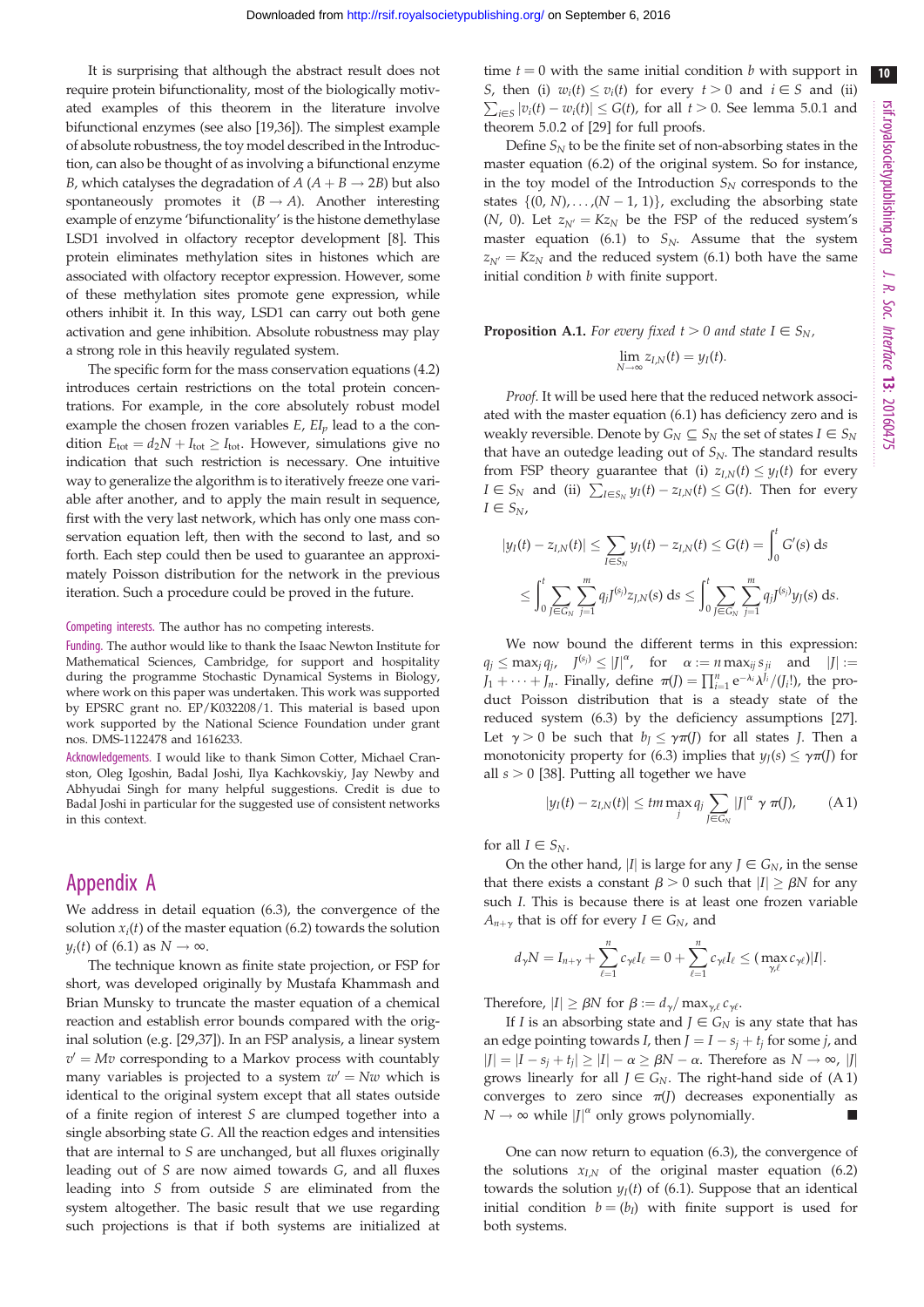<span id="page-10-0"></span>**Proposition A.2.** For every fixed  $t > 0$  and state I,

$$
\lim_{N\to\infty}x_{I,N}=y_I(t).
$$

Proof. Once again it will be important that the reduced network (6.1) has deficiency zero and is weakly reversible. Notice that in the proof of proposition A.1 a stronger result was proved, namely that  $\sum_{I \in S_N} |y_I(t) - z_I(t)| \to 0$  as  $N \to \infty$ . Fix  $t > 0$  and  $\epsilon > 0$ , and choose  $N_1$  sufficiently large that

$$
\sum_{I \in S_{N_1}} y_I(t) - z_I(t) \leq \frac{\epsilon}{3} \quad \text{and} \quad \sum_{I \in S_{N_1}} y_I(t) \leq \frac{\epsilon}{3}.
$$

Now we construct another FSP, that of the original master equation (6.2) with  $N = N_2 > N_1$ , restricted to the set  $S_{N_1}$ , and call the solution of that projection  $w_I(t)$ . The intuition is that as  $N_2 \rightarrow \infty$ , it holds  $w_I(t) \approx z_I(t) \approx y_I(t)$ , and at the same time one can compare  $w_I(t)$  with  $x_{I,N_2}$  using FSP techniques.

In fact, both the variables  $w_I(t)$  and  $z_I(t)$  are defined on the finite set  $S_{N_1}$ , and as  $N_2 \rightarrow \infty$  their infinitesimal generators converge. Suppose that  $N_2$  is sufficiently large that

$$
\sum_{I\in S_{N_1}}|w_I(t)-z_I(t)|\leq \frac{\epsilon}{3}
$$

:

## **References**

- 1. Alon U. 2007 An introduction to systems biology: design principles of biological circuits. Boca Raton, FL: Chapman & Hall/CRC.
- 2. Elowitz MB, Levine AJ, Siggia ED, Swain PS. 2002 Stochastic gene expression in a single cell. Science 297, 1183– 1186. [\(doi:10.1126/science.1070919](http://dx.doi.org/10.1126/science.1070919))
- 3. Ozbudak EM, Thattai M, Kurtser I, Grossman AD, van Oudenaarden A. 2002 Regulation of noise in the expression of a single gene. Nat. Genet. 31, 69 – 73. ([doi:10.1038/ng869\)](http://dx.doi.org/10.1038/ng869)
- 4. Altschuler SJ, Wu LF. 2010 Cellular heterogeneity: do differences make a difference? Cell 141, 559– 563. ([doi:10.1016/j.cell.2010.04.033](http://dx.doi.org/10.1016/j.cell.2010.04.033))
- 5. Bluthgen N, Legewie S. 2013 Robustness of signal transduction pathways. Cell. Mol. Life Sci. 70, 2259 – 2269. [\(doi:10.1007/s00018-012-1162-7\)](http://dx.doi.org/10.1007/s00018-012-1162-7)
- 6. Shinar G, Feinberg M. 2010 Structural sources of robustness in biochemical reaction networks. Science 327, 1389– 1391. [\(doi:10.1126/science.1183372](http://dx.doi.org/10.1126/science.1183372))
- 7. Batchelor E, Goulian M. 2003 Robustness and the cycle of phosphorylation and dephosphorylation in a two-component regulatory system. Proc. Natl Acad. Sci. USA 100, 691-696. ([doi:10.1073/pnas.](http://dx.doi.org/10.1073/pnas.0234782100) [0234782100\)](http://dx.doi.org/10.1073/pnas.0234782100)
- 8. Tian X-J, Zhang H, Xing J. 2015 Three-layer regulation leads to monoallelic olfactory receptor expression. [\(http://arxiv.org/abs/1505.05179\)](http://arxiv.org/abs/1505.05179)
- 9. Huang HJ, Velazquez JJL. 2013 Bistable stochastic biochemical networks: large chemical networks and systems with many molecules. J. Math. Chem. 51, 2074 – 2103. [\(doi:10.1007/s10910-013-0200-5\)](http://dx.doi.org/10.1007/s10910-013-0200-5)
- 10. van Kampen NG. 2007 Stochastic processes in physics and chemistry, 3rd edn. Amsterdam, The Netherlands: North-Holland Personal Library.

Then

$$
\sum_{I \in S_{N_1}} |w_I(t) - y_I(t)| \le \sum_{I \in S_{N_1}} |w_I(t) - z_I(t)| + \sum_{I \in S_{N_1}} |z_I(t)|
$$
  
-  $y_I(t)| \le \frac{2\epsilon}{3}.$ 

On the other hand,

$$
\sum_{I \in S_{N_1}} w_I(t) \ge \sum_{I \in S_{N_1}} y_I(t) - \sum_{I \in S_{N_1}} |w_I(t) - y_I(t)| \ge 1
$$
  

$$
-\frac{\epsilon}{3} - \frac{2\epsilon}{3} = 1 - \epsilon.
$$

Therefore for every  $I \in S_{N_1}$  and every sufficiently large  $N_2$ ,

$$
|x_{I,N_2}(t) - y_I(t)| \le |w_I(t) - y_I(t)| + |x_{I,N_2}(t) - w_I(t)|
$$
  

$$
\le \frac{2\epsilon}{3} + \sum_{J \in S_{N_1}} x_{J,N_2}(t) - \sum_{J \in S_{N_1}} w_J(t) \le \frac{2\epsilon}{3} + 1 - (1 - \epsilon) = \frac{5\epsilon}{3},
$$

where we are using the inequality  $x_{LN_2}(t) > w_I(t)$  for all  $J \in S_{N_1}$  given by the FSP framework.

> bifunctional sensor kinase. PLoS Comp. Biol. 10, e1003614. [\(doi:10.1371/journal.pcbi.1003614\)](http://dx.doi.org/10.1371/journal.pcbi.1003614)

- 21. Zhu Y, Qin L, Yoshida T, Inouye M. 2000 Phosphatase activity of histidine kinase EnvZ without kinase catalytic domain. Proc. Natl Acad. Sci. USA 97, 7808– 7813. ([doi:10.1073/pnas.97.14.7808](http://dx.doi.org/10.1073/pnas.97.14.7808))
- 22. Liggett TM. 2010 Continuous time Markov processes. Providence, RI: American Mathematical Society.
- 23. Heathcote R. 2000 The mathematics of infectious diseases. SIAM Rev. 42, 599 – 653. [\(doi:10.1137/](http://dx.doi.org/10.1137/S0036144500371907) [S0036144500371907\)](http://dx.doi.org/10.1137/S0036144500371907)
- 24. Kuske R, Greenwood P, Gordilla L. 2007 Sustained oscillations via coherence resonance in SIR. J. Theor. Biol. 245, 459– 469. ([doi:10.1016/j.jtbi.](http://dx.doi.org/10.1016/j.jtbi.2006.10.029) [2006.10.029](http://dx.doi.org/10.1016/j.jtbi.2006.10.029))
- 25. Ingalls B. 2013 Mathematical modeling in systems biology: an introduction. Cambridge, MA: MIT Press.
- 26. Horn F, Jackson R. 1972 General mass action kinetics. Arch. Rat. Mech. Anal. 47, 187– 194. ([doi:10.1007/BF00251225](http://dx.doi.org/10.1007/BF00251225))
- 27. Anderson D, Craciun G, Kurtz TG. 2011 Product-form stationary distributions for deficiency zero chemical reaction networks. Bull. Math. Biol. 72, 1947 – 1970. ([doi:10.1007/s11538-010-9517-4](http://dx.doi.org/10.1007/s11538-010-9517-4))
- 28. Joshi B, Shiu A. 2013 Atoms of multistationarity in chemical reaction networks. J. Math. Chem. 51, 153– 178. [\(doi:10.1007/s10910-012-0072-0](http://dx.doi.org/10.1007/s10910-012-0072-0))
- 29. Munsky B. 2008 The finite state projection approach for the solution of the master equation and its applications to stochastic gene regulatory networks. Dissertation, UC Santa Barbara.
- 30. Feinberg M. 1979 Lectures on chemical reaction networks. Madison, WI: The Mathematical Research Center, University of Wisconsin. See [http://www.](http://www.chbmeng.ohio-state.edu/?feinberg/research/) [chbmeng.ohio-state.edu/?feinberg/research/](http://www.chbmeng.ohio-state.edu/?feinberg/research/).

11

11. Lee CH. 2006 Stochastic analysis of biochemical reaction networks. Dissertation, University of Minnesota Mathematics Department.

- 12. Wilkinson DJ. 2012 Stochastic modelling for systems biology. Boca Raton, FL: CRC Press.
- 13. Anderson D, Enciso G, Johnston M. 2014 Stochastic analysis of biochemical reaction networks with absolute concentration robustness. J. R. Soc. Interface 11, 20130943. ([doi:10.1098/rsif.2013.0943\)](http://dx.doi.org/10.1098/rsif.2013.0943)
- 14. Gillespie DT. 1977 Exact stochastic simulation of coupled chemical reactions. J. Phys. Chem. 81, 2340– 2361. [\(doi:10.1021/j100540a008\)](http://dx.doi.org/10.1021/j100540a008)
- 15. Goulian M. 2010 Two-component signaling circuit structure and properties. Curr. Opin. Microbiol. 13, 184 – 189. [\(doi:10.1016/j.mib.2010.01.009](http://dx.doi.org/10.1016/j.mib.2010.01.009))
- 16. Laub MT, Goulian M. 2007 Specificity in twocomponent signal transduction pathways. Annu. Rev. Genet. 41, 121 – 145. ([doi:10.1146/annurev.](http://dx.doi.org/10.1146/annurev.genet.41.042007.170548) [genet.41.042007.170548\)](http://dx.doi.org/10.1146/annurev.genet.41.042007.170548)
- 17. Stock AM, Robinson VL, Goudreau PN. 2000 Two-component signal transduction. Annu. Rev. Biochem. 69, 183 – 215. [\(doi:10.1146/annurev.](http://dx.doi.org/10.1146/annurev.biochem.69.1.183) [biochem.69.1.183\)](http://dx.doi.org/10.1146/annurev.biochem.69.1.183)
- 18. Maity AK, Bandyopadhyay A, Chaudhury P, Bank SK. 2014 Role of functionality in twocomponent signal transduction: a stochastic study. Phys. Rev. E 89, 032713. ([doi:10.1103/](http://dx.doi.org/10.1103/PhysRevE.89.032713) [PhysRevE.89.032713\)](http://dx.doi.org/10.1103/PhysRevE.89.032713)
- 19. Shinar G, Milo R, Rodriguez Martinez M, Alon U. 2007 Input-output robustness in simple bacterial signaling systems. Proc. Natl Acad. Sci. USA 104, 19 931 – 19 935. [\(doi:10.1073/pnas.](http://dx.doi.org/10.1073/pnas.0706792104) [0706792104\)](http://dx.doi.org/10.1073/pnas.0706792104)
- 20. Straube R. 2014 Reciprocal regulation as a source of ultrasensitivity in two-component systems with